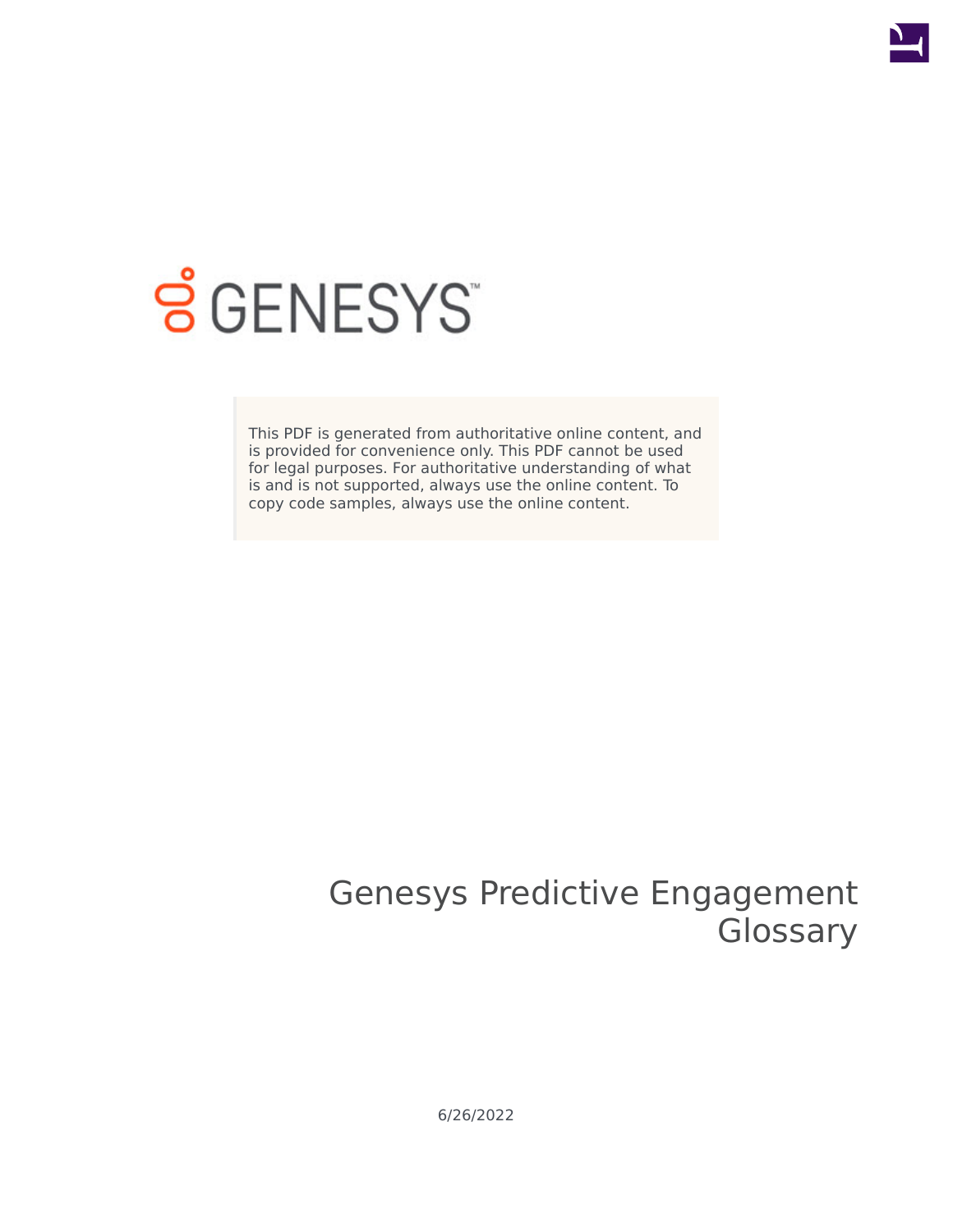Glossary of terms for Genesys Predictive Engagement

| a visitor based on the visitor's matching segments and your preferred<br>action map<br>outcomes. For more information, see Create an action map.<br>Represents the means by which a customer contacts you. Depending<br>on your business, your channels may include:<br>• Phone calls<br>• Chats<br>channel<br>• Email<br>• Messaging<br>• Callback<br>Expressions that tell Genesys Predictive Engagement how to match<br>conditions<br>visitors to segments or outcomes.<br>customer journey<br>History of a visitor's activity on your website and with your agents.<br>Represents a single activity, such as when a visitor purchases a<br>event<br>product. | <b>Name</b>                | <b>Description</b>                                                                                                                                  |
|------------------------------------------------------------------------------------------------------------------------------------------------------------------------------------------------------------------------------------------------------------------------------------------------------------------------------------------------------------------------------------------------------------------------------------------------------------------------------------------------------------------------------------------------------------------------------------------------------------------------------------------------------------------|----------------------------|-----------------------------------------------------------------------------------------------------------------------------------------------------|
|                                                                                                                                                                                                                                                                                                                                                                                                                                                                                                                                                                                                                                                                  |                            | Defines how you want Genesys Predictive Engagement to interact with                                                                                 |
|                                                                                                                                                                                                                                                                                                                                                                                                                                                                                                                                                                                                                                                                  |                            |                                                                                                                                                     |
|                                                                                                                                                                                                                                                                                                                                                                                                                                                                                                                                                                                                                                                                  |                            |                                                                                                                                                     |
|                                                                                                                                                                                                                                                                                                                                                                                                                                                                                                                                                                                                                                                                  |                            |                                                                                                                                                     |
|                                                                                                                                                                                                                                                                                                                                                                                                                                                                                                                                                                                                                                                                  |                            |                                                                                                                                                     |
|                                                                                                                                                                                                                                                                                                                                                                                                                                                                                                                                                                                                                                                                  |                            |                                                                                                                                                     |
|                                                                                                                                                                                                                                                                                                                                                                                                                                                                                                                                                                                                                                                                  |                            |                                                                                                                                                     |
|                                                                                                                                                                                                                                                                                                                                                                                                                                                                                                                                                                                                                                                                  |                            |                                                                                                                                                     |
|                                                                                                                                                                                                                                                                                                                                                                                                                                                                                                                                                                                                                                                                  |                            |                                                                                                                                                     |
|                                                                                                                                                                                                                                                                                                                                                                                                                                                                                                                                                                                                                                                                  |                            |                                                                                                                                                     |
| event attribute<br>Extra piece of information about an event.                                                                                                                                                                                                                                                                                                                                                                                                                                                                                                                                                                                                    |                            |                                                                                                                                                     |
| Combination of segments, outcomes, and action maps that improve<br>see:                                                                                                                                                                                                                                                                                                                                                                                                                                                                                                                                                                                          | journey optimization logic | Genesys Predictive Engagement's AI capabilities. For more information,                                                                              |
| • Create an action map                                                                                                                                                                                                                                                                                                                                                                                                                                                                                                                                                                                                                                           |                            |                                                                                                                                                     |
| • Create outcomes                                                                                                                                                                                                                                                                                                                                                                                                                                                                                                                                                                                                                                                |                            |                                                                                                                                                     |
| • Create segments                                                                                                                                                                                                                                                                                                                                                                                                                                                                                                                                                                                                                                                |                            |                                                                                                                                                     |
| Actions on your website that all visitors in a particular segment took.<br>Examples of journey patterns are completing a form or visiting a<br>journey patterns<br>specific webpage.                                                                                                                                                                                                                                                                                                                                                                                                                                                                             |                            |                                                                                                                                                     |
| outcome<br>see Create outcomes.                                                                                                                                                                                                                                                                                                                                                                                                                                                                                                                                                                                                                                  |                            | Business goal that you want to track and achieve. For more information,                                                                             |
| probability<br>outcome is "buy a t-shirt" and the probability is 80%, a customer is<br>80% likely to buy the t-shirt.                                                                                                                                                                                                                                                                                                                                                                                                                                                                                                                                            |                            | Percentage that indicates how likely a customer is to do something. The<br>higher the probability, the more likely the outcome. For example, if the |